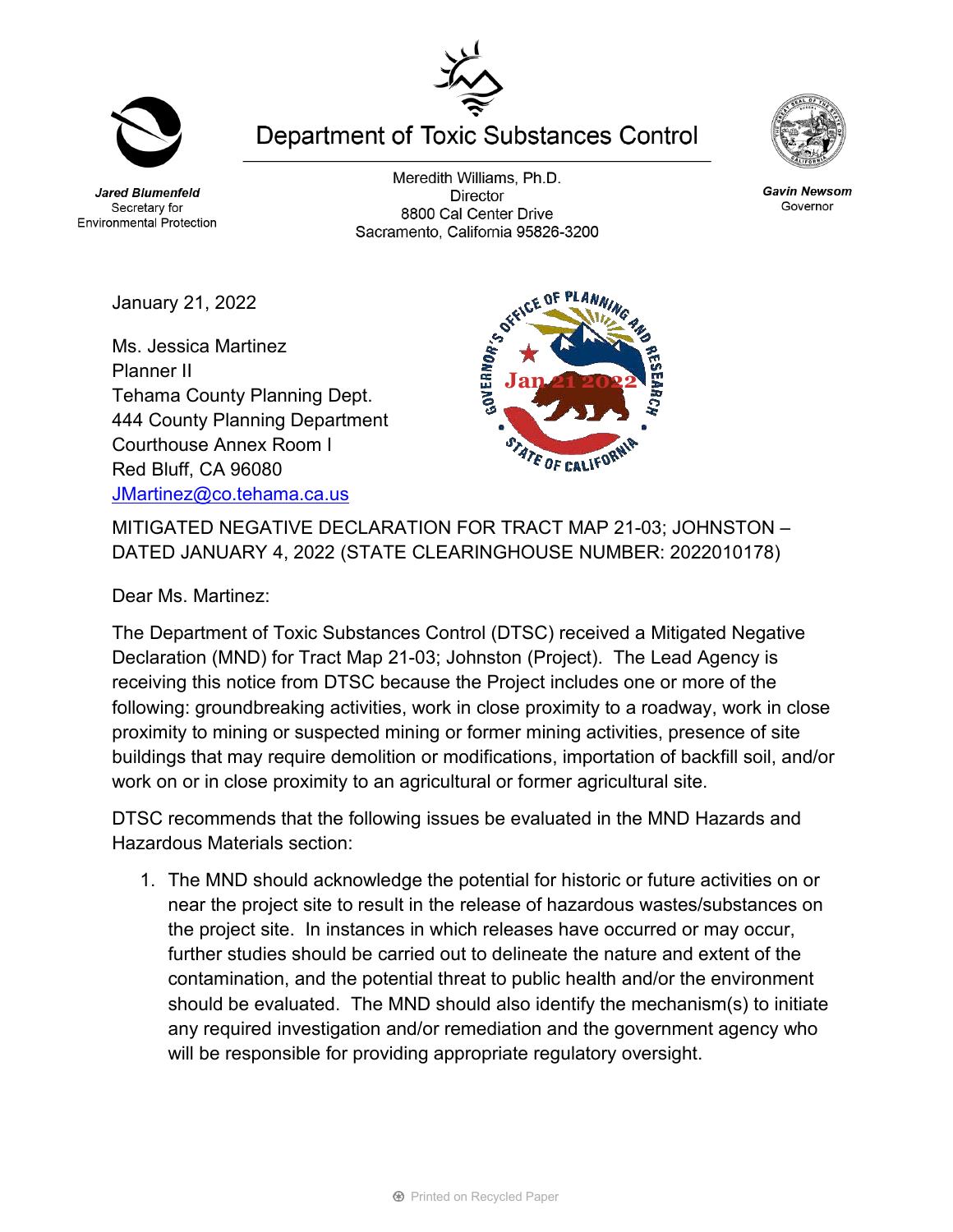Ms. Jessica Martinez January 21, 2022 Page 2

- 2. Refiners in the United States started adding lead compounds to gasoline in the 1920s in order to boost octane levels and improve engine performance. This practice did not officially end until 1992 when lead was banned as a fuel additive in California. Tailpipe emissions from automobiles using leaded gasoline contained lead and resulted in aerially deposited lead (ADL) being deposited in and along roadways throughout the state. ADL-contaminated soils still exist along roadsides and medians and can also be found underneath some existing road surfaces due to past construction activities. Due to the potential for ADL-contaminated soil DTSC, recommends collecting soil samples for lead analysis prior to performing any intrusive activities for the project described in the MND.
- 3. If any sites within the project area or sites located within the vicinity of the project have been used or are suspected of having been used for mining activities, proper investigation for mine waste should be discussed in the MND. DTSC recommends that any project sites with current and/or former mining operations onsite or in the project site area should be evaluated for mine waste according to DTSC's 1998 Abandoned Mine Land Mines Preliminary Assessment Handbook
- 4. If buildings or other structures are to be demolished on any project sites included in the proposed project, surveys should be conducted for the presence of lead-based paints or products, mercury, asbestos containing materials, and polychlorinated biphenyl caulk. Removal, demolition and disposal of any of the above-mentioned chemicals should be conducted in compliance with California environmental regulations and policies. In addition, sampling near current and/or former buildings should be conducted in accordance with DTSC's 2006 *Interim [Guidance Evaluation of School Sites with Potential Contamination from](https://dtsc.ca.gov/2020/04/17/document-request/?wpf337186_14=https://dtsc.ca.gov/wpcontent/uploads/sites/31/2018/09/Guidance_Lead_%20%20Contamination_050118.pdf)  [Lead Based Paint, Termiticides, and Electrical Transformers](https://dtsc.ca.gov/2020/04/17/document-request/?wpf337186_14=https://dtsc.ca.gov/wpcontent/uploads/sites/31/2018/09/Guidance_Lead_%20%20Contamination_050118.pdf)*.
- 5. If any projects initiated as part of the proposed project require the importation of soil to backfill any excavated areas, proper sampling should be conducted to ensure that the imported soil is free of contamination. DTSC recommends the imported materials be characterized according to *[DTSC's 2001 Information](https://dtsc.ca.gov/wp-content/uploads/sites/31/2018/09/SMP_FS_Cleanfill-Schools.pdf)  [Advisory Clean Imported Fill Material](https://dtsc.ca.gov/wp-content/uploads/sites/31/2018/09/SMP_FS_Cleanfill-Schools.pdf)*.
- 6. If any sites included as part of the proposed project have been used for agricultural, weed abatement or related activities, proper investigation for organochlorinated pesticides should be discussed in the MND. DTSC recommends the current and former agricultural lands be evaluated in accordance with DTSC's 2008 *[Interim Guidance for Sampling Agricultural](https://dtsc.ca.gov/wp-content/uploads/sites/31/2018/09/Ag-Guidance-Rev-3-August-7-2008-2.pdf)  [Properties \(Third Revision\).](https://dtsc.ca.gov/wp-content/uploads/sites/31/2018/09/Ag-Guidance-Rev-3-August-7-2008-2.pdf)*